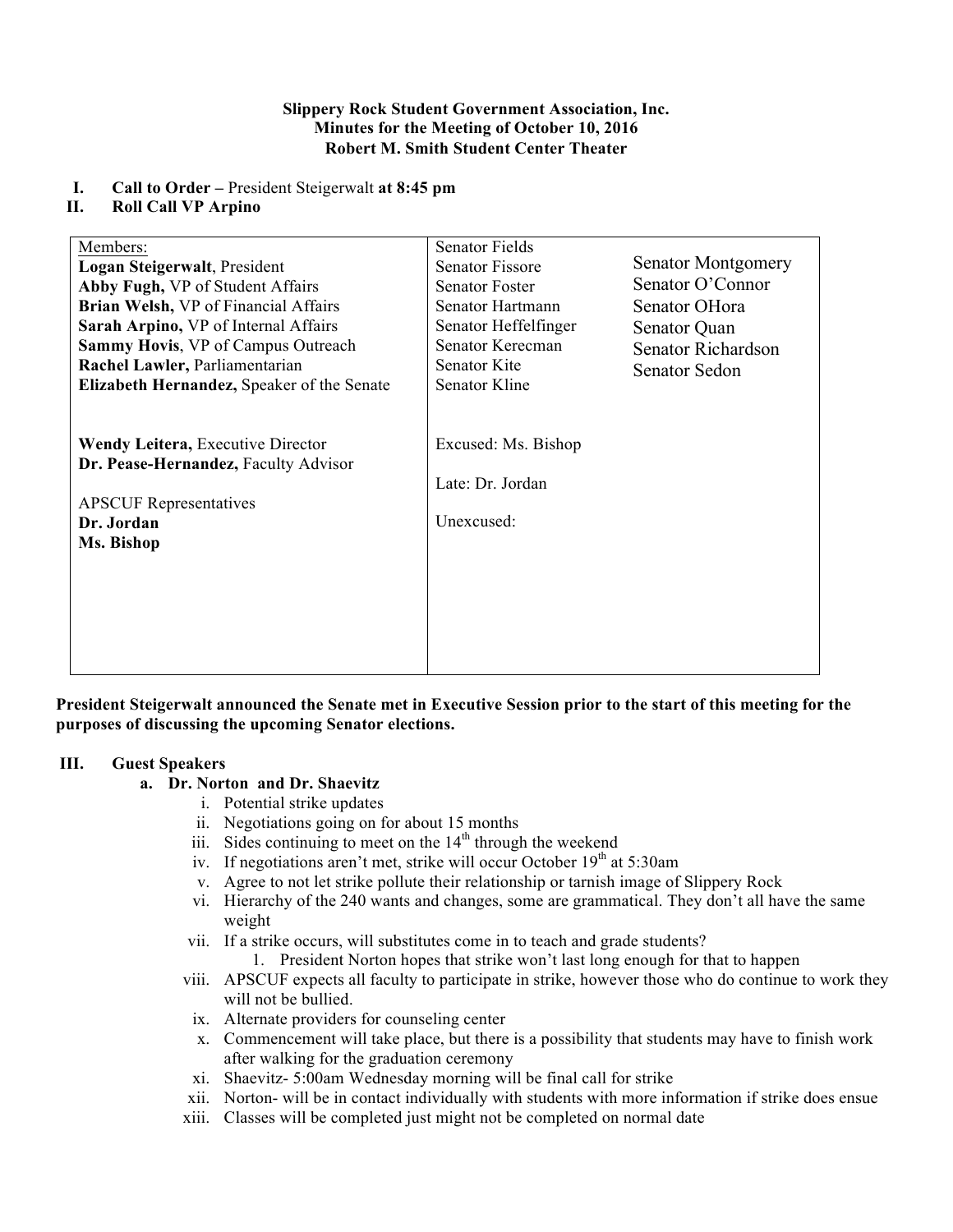# **IV. Officer/Committee Reports**

# **a. President Steigerwalt**

- i. BSGP Conference this weekend
- ii. Student Rally Tuesday October 11, 2016 at common hour
- iii. #settle4thestudents
- iv. Press Conference with all SGA Presidents during BSGP Conference- Friday at 5:00pm
- v. Senator Elections tonight
- vi. Liter of the week- Allie Sedon
- vii. Fan buses to IUP for Saturday's Football game
	- 1. Sign up in bookstore starting Wednesday morning at 8:00am

## **b. VP Arpino**

- **i.** Homecoming applications are due TOMORROW Tuesday October  $11<sup>th</sup>$  at 4:00 pm to the student secretary in the CSIL. No exceptions.
- ii. Partnering with AVI's event tomorrow in Rocky's selling baby pumpkins for \$1. Cash only.
- iii. Committee meets every Tuesday at 5:00 pm in SSC 325.

### **c. VP Welsh**

- i. Conference Grant Recipients:
	- 1. CRU- \$500
	- 2. Music Therapy Club- \$500
	- 3. Social Justice Committee- \$200
- ii. Budgetary Reserves \$116,046.40

### **d. VP Fugh**

- i. Student Safety week Recap
- ii. Campus Crawl
	- 1. Tuesday November  $3<sup>rd</sup>$  6:30-8:30pm
	- 2. Meet outside the CSIL
- iii. Committee Meeting Tuesday 5:00pm- Kevin McCarthy presenting about how to effectively interpret data

### **e. VP Hovis**

- i. Movies for next half of the semester have been selected
- ii. New Senators will get picture taken after meeting
- iii. Harvest Fest- Tuesday November 1<sup>st</sup>, 3-5pm in front of ATS
- iv. Advertise your club at the movie series!

### **f. Speaker Hernandez**

- i. Paul Novak and Windy Stafford discussed safety procedures for campus
- ii. SGA Homecoming reps- Rachel and Logan
- iii. Building Senators Chair-Senator Hartman
	- 1. Meeting with GRDs
- iv. Commuter Senators Chair- Senator Sedon
	- 1. Commuter safe houses project

### **g. Parliamentarian Lawler**

- i. Committee meets Thursdays at 4pm in the CSIL
- ii. Advocacy project- Project Positivity
- iii. BSGP Conference Hospitality chair
- iv. Suite Thanksgiving dinner in the works

# **h. Social Justice Committee**

i. Yonshalae Powell- rep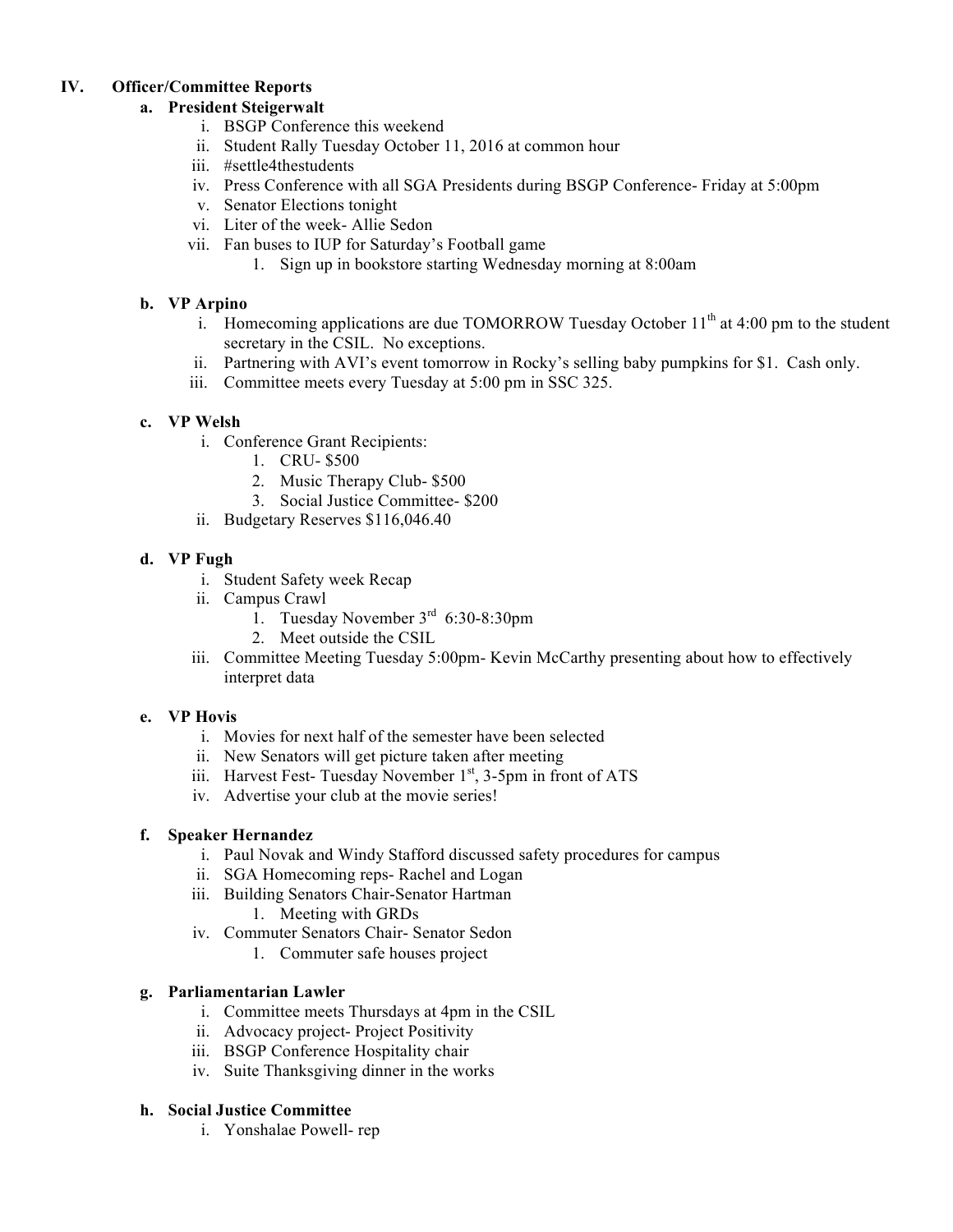- ii. Diversity Equity and inclusion leadership team
- iii. October Meet n Greet in Suite October  $25<sup>th</sup>$  during common hour

#### **V. Open Forum**

#### **a. Richelle Fuller- VP of programming for ARHS**

- i. Tuesday Homecoming event in ballroom
- ii. Partnering with UPB Haunted House

#### **b. Maranda Lee**

- i. Wants to start a new voters club
- ii. Expedited recognition since election is coming soon

### **c. Alan Levy**

- i. Spoke in regard to potential strike
	- 1. Sent letters to Harrisburg
	- 2. State System administration has hired outside negotiators with tax money, faculty has hired outside negotiators with their own money
	- 3. Students have discussed suing admin in Harrisburg
	- 4. 2004 SGA made similar actions
	- 5. now is the time to act

#### **VI. Old Business**- none

### **VII. New Business**

**Motion #1 -**That SRSGA approves the minutes of September 19, 2016 **Richardson/Kerecman** Motion passes

**Motion #2-** That SRSGA approves the annual vending commission agreement between SRSGA and AFSCME. **Kite/Kline** Motion passes

**Motion#3**- That SRSGA approves the new initiative request for \$1,949.50 for the Music Therapy Club for transportation and lodging. **Heffelfinger/Sedon**  Motion passes Refer to Finance Committee Report

**Motion#4**- That SRSGA approves the new initiative request for \$500.00 for QUEENS Org for fees and advertising.

**Fissore/Kite** Motion passes with two abstentions (Senator Richardson and Senator Fields) Refer to Finance Committee Report

**Motion#5**- That SRSGA approves the new initiative request for \$300.00 for the Arabic Club for performer fees.

# **O'Connor/Richardson** Motion passes Refer to Finance Committee Report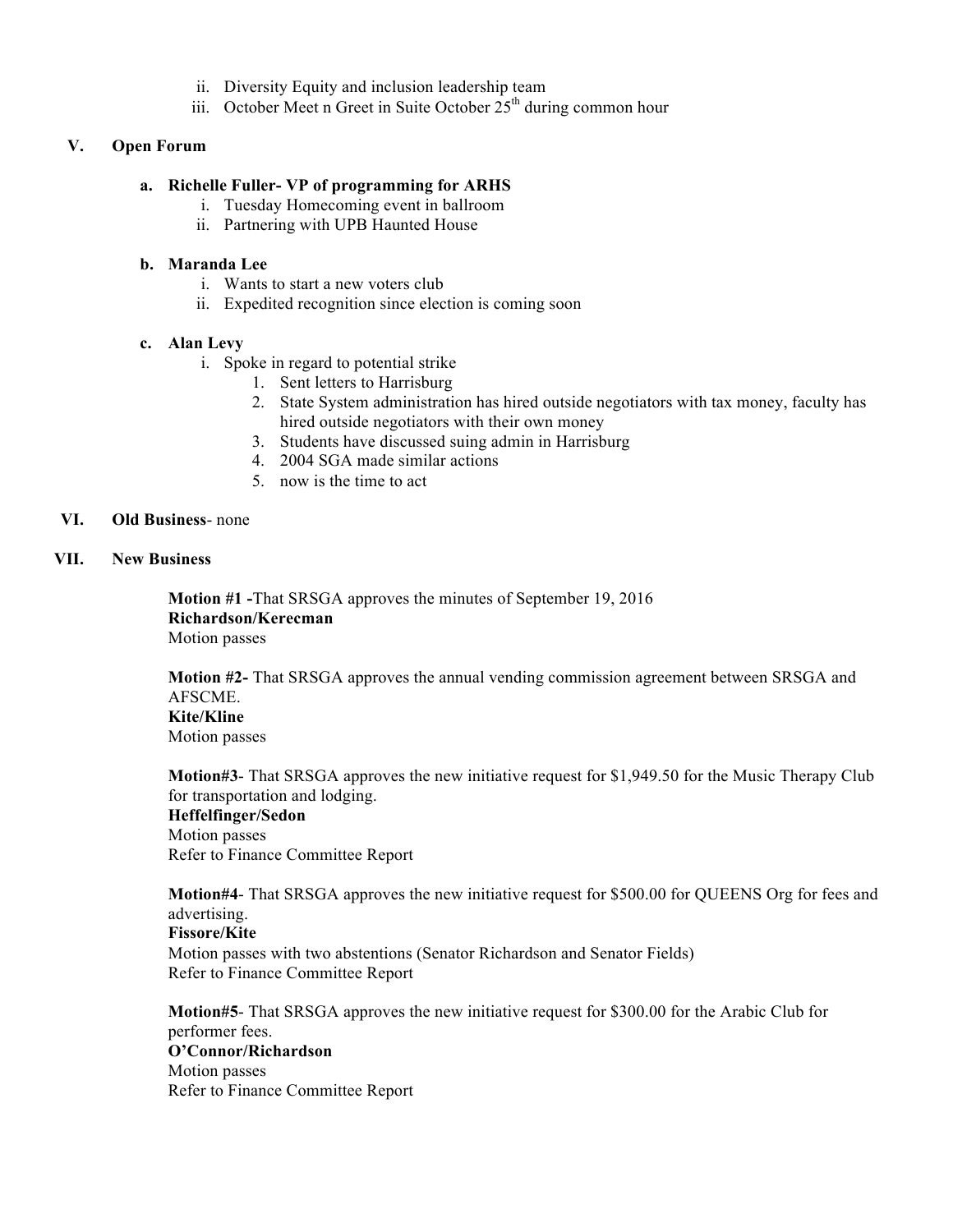**Motion #6**- That SRSGA approves the new initiative request for \$300.00 for the Pre-Service Teachers of Mathematics for transportation.

#### **Montgomery/Hartmann**

Motion passes Refer to Finance Committee Report

**Motion #7**- That SRSGA recognizes G.E.E.K Life as a new club. **Kite/O'Connor**  Motion passes Refer to Finance Committee Report

**Motion #8**- That SRSGA recognizes conference grants recipients in the amounts of: CRU- \$500.00, Music Therapy Club-\$500.00 and the Social Justice Committee-\$200.00

**Kerecman/O'Connor** Motion passes

**Motion #9-** That SRSGA suspend the majority rules for elections **Hernandez/Kite**

Parliamentarian Lawler explains that due to the number of individuals running for open Senate positions, we are proposing suspending the majority rule and instead electing based on most # of votes. For each open position, a roll call vote will occur and the individual(s) with the most  $\#$  of votes will be elected. Motion passes

**Motion #10-**That SRSGA opens the floor for Commuter Senator Elections. **Kite/Kline**

Five individuals are present who have applied and met the qualifications for election.

**Senator Fugh moves to friendly amend the motion to vote to approve all 5 applicants as opposed to roll call vote (since there are 5 open Commuter seats).**

#### **Senator Kerecman seconds.**

**President Steigerwalt entertains motion to elect all 5 applicants as Commuter Senators.** Motion Passes

Elected: Ian Banks, Tabitha Giacalone, Riley Keffer, Christian Rebmann, Robbie Eberhardt

**Motion #11-** That SRSGA opens the floor for Building A Residence Hall Senator Elections. **Fugh/Welsh**

Three individuals are present who have applied and met the qualifications. Roll call vote **Elected: Cale Walker** Motion passes

**Motion #12-**That SRSGA opens the floor for Building D Residence Hall Senator Elections. **Fissore/Heffelfinger**

Joshua Jenkins is present. **Elected: Joshua Jenkins**  Motion passes

**Motion #13-**That SRSGA opens the floor for Building F Residence Hall Senator Elections. **Kite/Fissore**  Two individuals are present who have applied and met the qualifications. Roll call vote **Elected: Nathan Miller**  Motion passes